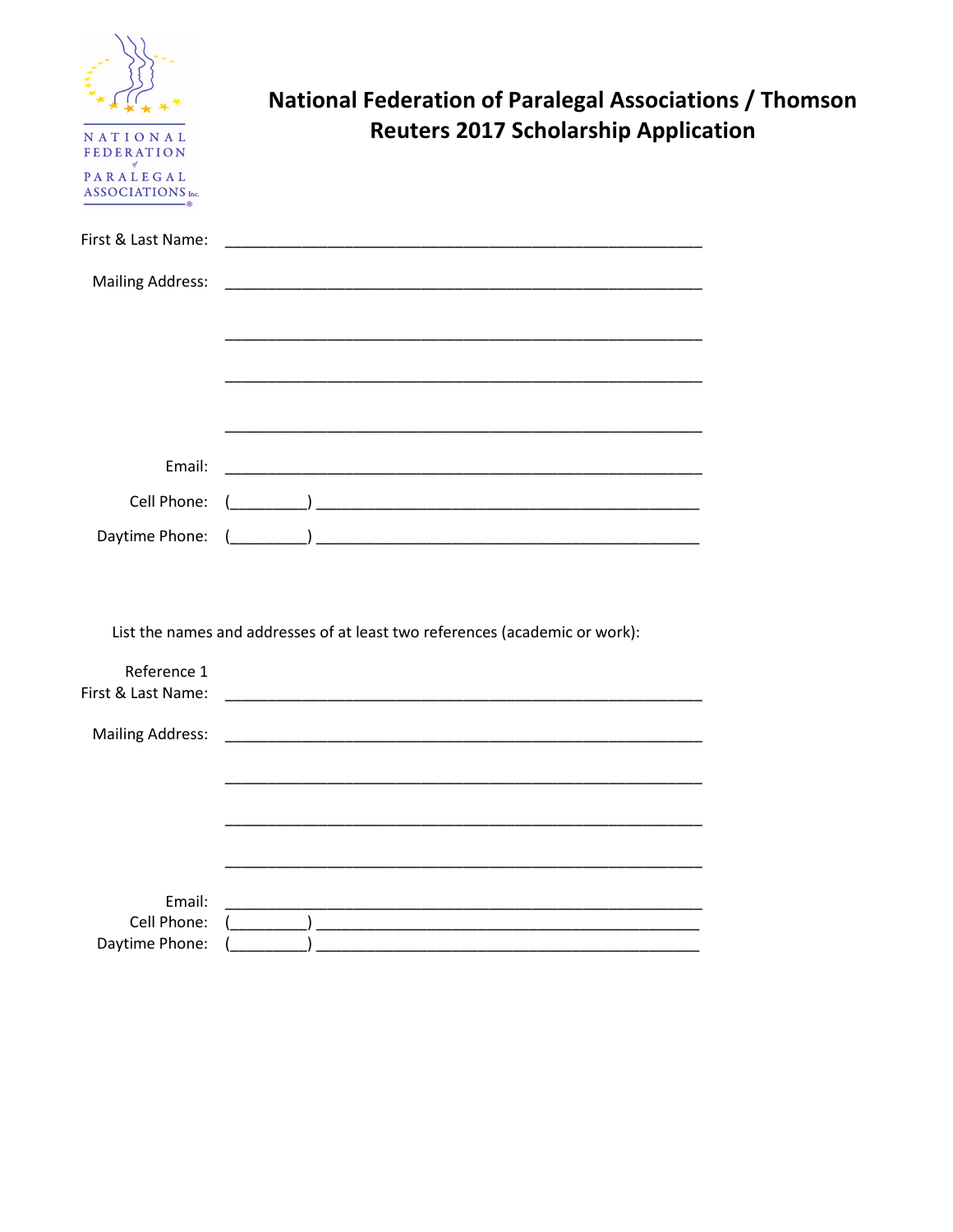| First & Last Name:                                                                                                                                                                        |  |                                                                                                                       |  |  |  |
|-------------------------------------------------------------------------------------------------------------------------------------------------------------------------------------------|--|-----------------------------------------------------------------------------------------------------------------------|--|--|--|
| <b>Mailing Address:</b>                                                                                                                                                                   |  |                                                                                                                       |  |  |  |
|                                                                                                                                                                                           |  |                                                                                                                       |  |  |  |
|                                                                                                                                                                                           |  | <u> 1989 - Johann Stoff, amerikansk politiker (d. 1989)</u>                                                           |  |  |  |
|                                                                                                                                                                                           |  |                                                                                                                       |  |  |  |
|                                                                                                                                                                                           |  |                                                                                                                       |  |  |  |
| Email:                                                                                                                                                                                    |  |                                                                                                                       |  |  |  |
|                                                                                                                                                                                           |  |                                                                                                                       |  |  |  |
|                                                                                                                                                                                           |  |                                                                                                                       |  |  |  |
| You must be enrolled in or accepted to an accredited paralegal education program or college level<br>program with an emphasis in paralegal studies to be considered for this scholarship. |  |                                                                                                                       |  |  |  |
|                                                                                                                                                                                           |  |                                                                                                                       |  |  |  |
|                                                                                                                                                                                           |  | <u> 1989 - Johann John Stoff, deutscher Stoffen und der Stoffen und der Stoffen und der Stoffen und der Stoffen u</u> |  |  |  |
| Type of Program (degree, diploma, certificate, etc.): ___________________________                                                                                                         |  |                                                                                                                       |  |  |  |
|                                                                                                                                                                                           |  |                                                                                                                       |  |  |  |
|                                                                                                                                                                                           |  |                                                                                                                       |  |  |  |
|                                                                                                                                                                                           |  |                                                                                                                       |  |  |  |
| How have you assumed personal responsibility for financing your paralegal education (including any<br>grants or scholarships received)?                                                   |  |                                                                                                                       |  |  |  |

List community activities in which you're involved:

List college activities in which you're involved or honors which you've received: